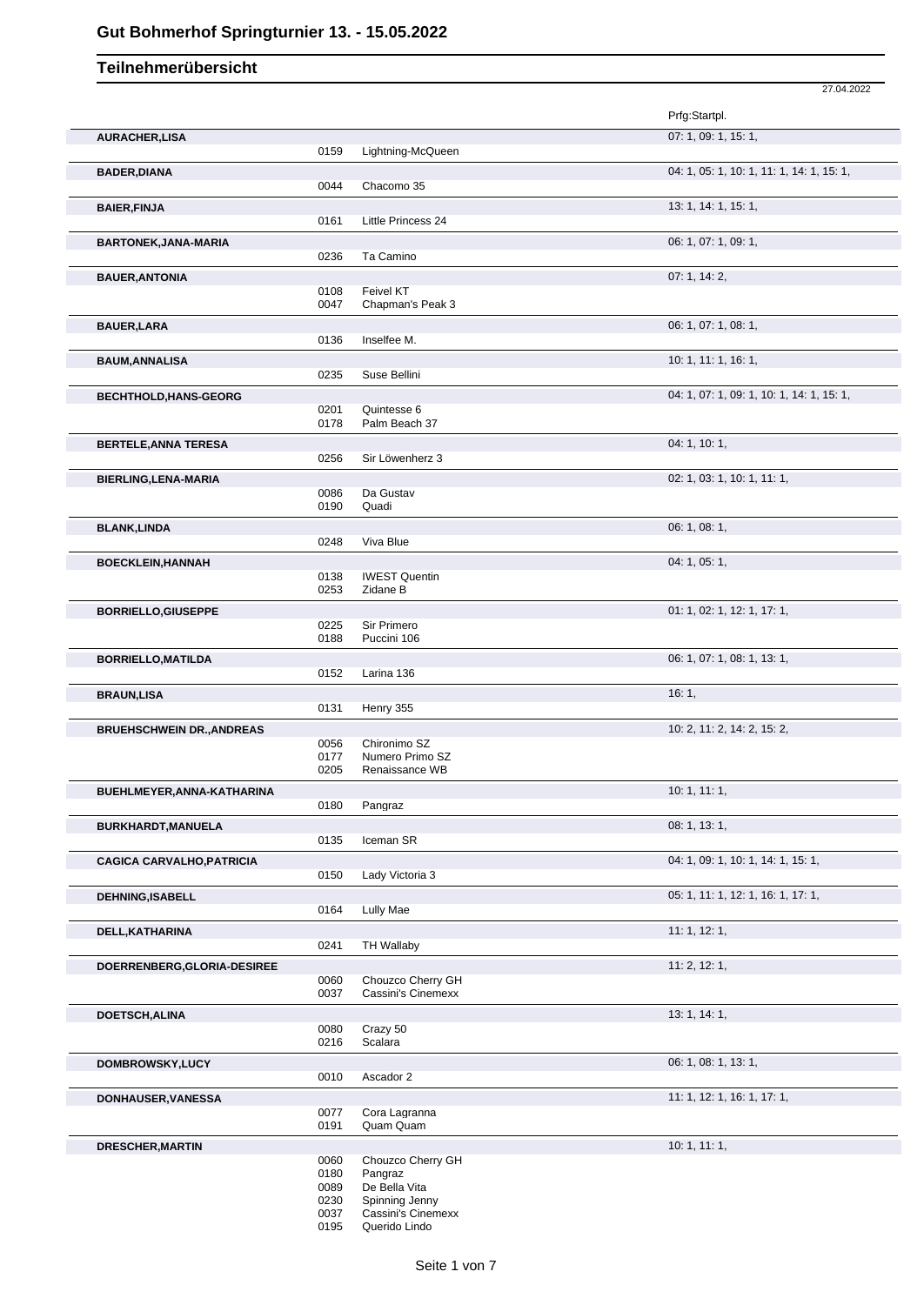|                                 |              |                                                | Prfg:Startpl.                                              |
|---------------------------------|--------------|------------------------------------------------|------------------------------------------------------------|
| <b>EBEL, CINDY</b>              |              |                                                | 12: 1, 17: 1,                                              |
|                                 | 0155         | Lenny 85                                       |                                                            |
| <b>ECK, MELINA</b>              |              |                                                | 08:1,                                                      |
|                                 | 0217         | Schamun 2                                      |                                                            |
| <b>ERLACHER, HELGA</b>          |              |                                                | 07: 1, 09: 1, 10: 1,                                       |
|                                 | 0118<br>0193 | Gabriella 7<br>Queeny 81                       |                                                            |
|                                 | 0186         | Power Paula 5                                  |                                                            |
| EULITZ, FREDERIKE               |              |                                                | 07: 1, 09: 1, 14: 1, 15: 1,                                |
|                                 | 0214         | Sammy Davis 32                                 |                                                            |
|                                 | 0057         | Chivas 61                                      |                                                            |
| <b>FAISST, TILO</b>             |              |                                                | 10: 1, 11: 1, 15: 1,                                       |
|                                 | 0045<br>0212 | Chaman's Chardonnay                            |                                                            |
|                                 |              | Rubasznik                                      |                                                            |
| <b>FINK, AMELIE</b>             | 0079         | Cowboy 38                                      | 10:1,                                                      |
|                                 |              |                                                |                                                            |
| <b>FISCHBACHER, ANNA</b>        | 0067         | Con el Corazon                                 | 04: 1, 10: 1, 15: 1,                                       |
|                                 |              |                                                |                                                            |
| <b>FISCHER, LAURA</b>           | 0244         | <b>Trés Mystique</b>                           | 08:1,                                                      |
|                                 |              |                                                |                                                            |
| <b>FOYER, JENNIFER</b>          |              |                                                | 04: 1, 05: 1, 07: 1, 09: 1, 10: 2, 11: 1,<br>14: 2, 15: 2, |
|                                 | 0049         | Charmeur 450                                   |                                                            |
|                                 | 0194         | Quentin 180                                    |                                                            |
| <b>GEIGER, SARAH</b>            |              |                                                | 09: 1, 10: 1,                                              |
|                                 | 0169         | Mission Impossible 4                           |                                                            |
| <b>GEISELBRECHTINGER, TOM</b>   |              |                                                | 07: 1, 09: 1, 15: 1,                                       |
|                                 | 0142         | Kid Rock 4                                     |                                                            |
|                                 | 0228<br>0211 | Soniador<br>Royal Trend                        |                                                            |
|                                 |              |                                                |                                                            |
| GOLDHOFER, MAGDALENA            | 0222         | Shere Khan 3                                   | 05:1,                                                      |
|                                 |              |                                                |                                                            |
| <b>GREINER, JULIA</b>           | 0082         | Crime Time 9                                   | 07:1,09:1,                                                 |
|                                 |              |                                                |                                                            |
| GUELLER, ALEXANDRA              | 0072         | Contigo R                                      | 04: 1, 07: 1, 09: 1,                                       |
|                                 |              |                                                |                                                            |
| <b>GURLAND, BIANCA VERONIKA</b> | 0054         | Chimichurri                                    | 14: 1, 15: 1,                                              |
| <b>HALLBERG, JULIA</b>          |              |                                                | 03: 1, 05: 1, 16: 2, 17: 2,                                |
|                                 | 0103         | <b>EIC Lloyd</b>                               |                                                            |
|                                 | 015/         | Leroy Jackson 3                                |                                                            |
| <b>HALLER, MELANIE</b>          |              |                                                | 01: 1, 02: 1, 05: 1, 11: 1, 16: 1, 17: 1,                  |
|                                 | 0129         | Hellboy 9                                      |                                                            |
|                                 | 0093<br>0238 | Dia Landro<br>Teatime 10                       |                                                            |
|                                 | 0243         | Toffifee 76                                    |                                                            |
|                                 | 0104         | Ekholts Zesuan                                 |                                                            |
| <b>HALLER, NIKOLAUS</b>         |              |                                                | 01: 1, 02: 1, 03: 1, 11: 1, 12: 1, 16: 1,                  |
|                                 |              |                                                | 17:1,                                                      |
|                                 | 0013<br>0027 | Aventus HS<br>Calypsa HS                       |                                                            |
|                                 | 0040         | Celcie HS                                      |                                                            |
|                                 | 0101         | Eclipse de Lune HS                             |                                                            |
|                                 | 0021         | Calgary HS                                     |                                                            |
|                                 | 0232<br>0075 | Stakkato's Major HS<br>Cool Whip HS            |                                                            |
| HANKE, CARINA                   |              |                                                | 09: 1, 10: 1, 15: 1,                                       |
|                                 | 0132         | Hermine 69                                     |                                                            |
|                                 | 0239         | <b>Teddy RS</b>                                |                                                            |
|                                 | 0143         | Kilcoltrim Seanie                              |                                                            |
|                                 | 0144<br>0209 | Kilcoltrim Skyline<br>Rossmount Clover de Muze |                                                            |
|                                 | 0186         | Power Paula 5                                  |                                                            |
|                                 | 0125         | Gortglas Diamonds in the Sky                   |                                                            |
|                                 | 0105         | Elly Alloon                                    |                                                            |
| HAUN, TATJANA                   |              |                                                | 09:1,                                                      |
|                                 | 0134         | Hochmoor's Lorette                             |                                                            |
| <b>HECHT DR., JULIE</b>         |              |                                                | 08: 1, 13: 1,                                              |

**HEIMPEL,CAROLINE CHRISTINA** 04: 2, 07: 1, 10: 2, 14: 1,

27.04.2022

Aventus HS

Eclipse du Soleil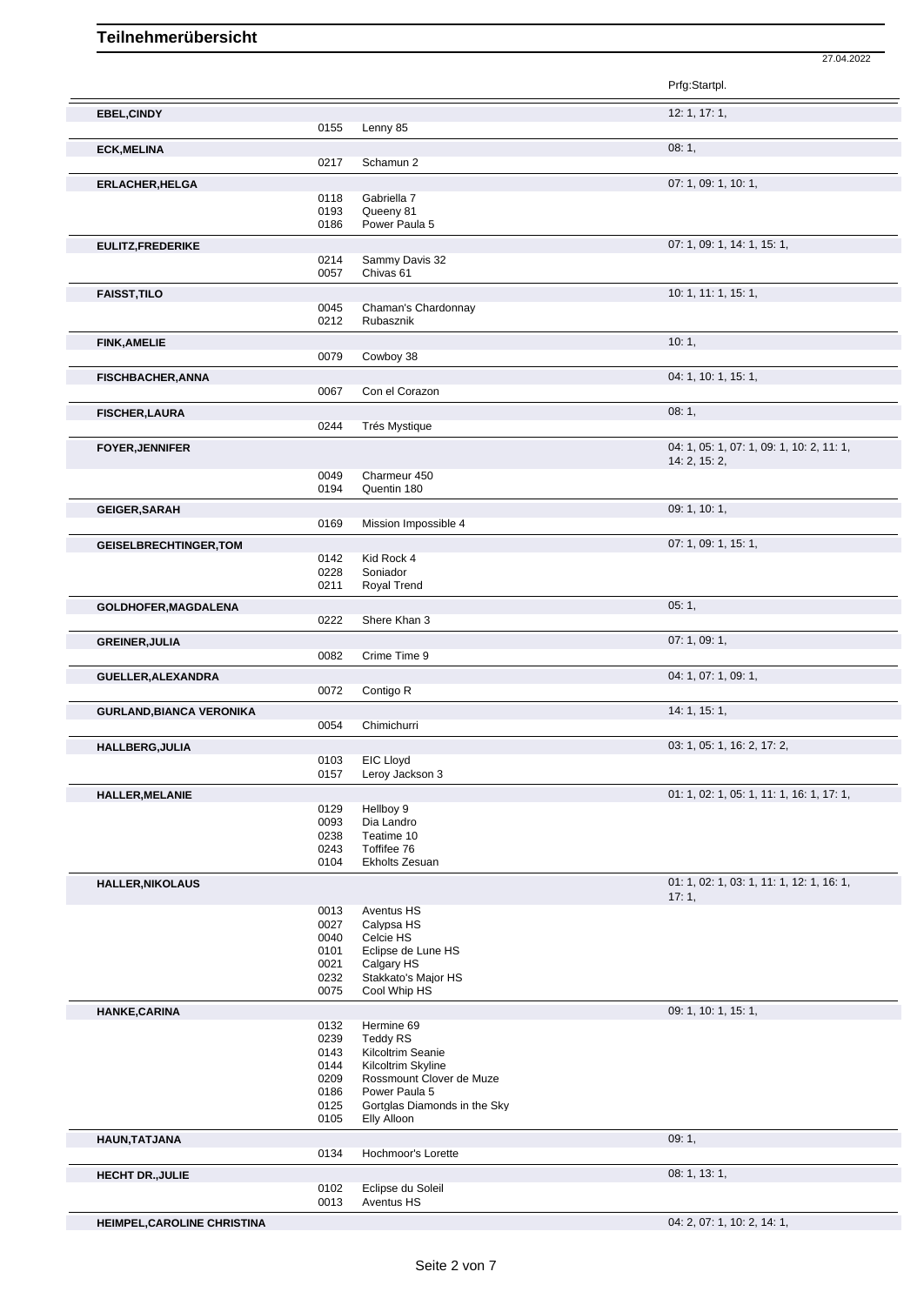27.04.2022

|                              |              |                                           | Prfg:Startpl.               |
|------------------------------|--------------|-------------------------------------------|-----------------------------|
|                              | 0119<br>0219 | Gandhiji<br>Shahnameh xx                  |                             |
|                              | 0005         | Amun - Re                                 |                             |
| <b>HEINEN, JANA</b>          |              |                                           | 07: 1, 08: 1,               |
|                              | 0097         | Dirah 3                                   |                             |
| <b>HEISS, ANNA</b>           |              |                                           | 11: 1, 12: 1, 16: 1,        |
|                              | 0029         | Captain Jack Sparrow 31                   |                             |
| HILBERT, SABRINA             | 0165         | Madeira 54                                | 07: 1, 09: 1, 14: 1, 15: 1, |
| <b>HOEGER, NINA</b>          |              |                                           | 04: 1, 05: 1, 11: 1,        |
|                              | 0249         | Vivienna                                  |                             |
| HOELSCHER, ISABEL            |              |                                           | 05: 1, 11: 1, 12: 1, 17: 1, |
|                              | 0223         | Simply Flora                              |                             |
| <b>HOLZBORN, NICOLE</b>      | 0058         | Cho' Gath                                 | 04: 1, 10: 1, 11: 1, 15: 1, |
|                              | 0111         | Fiorella 118                              |                             |
| <b>HOMMA, SABINE</b>         |              |                                           | 10: 1, 15: 1,               |
|                              | 0208         | Ronans Diamond                            |                             |
| HORVATH, EMELIE              | 0148         | La Conta 3                                | 06: 1, 13: 1,               |
|                              |              |                                           |                             |
| <b>HUBER, JASMIN</b>         | 0100         | E Viola                                   | 02: 1, 04: 1,               |
| <b>HUBER, STEFANIE</b>       |              |                                           | 10: 1, 14: 1, 15: 1,        |
|                              | 0023         | Calimero 742                              |                             |
| <b>HUCK, VALERIE</b>         |              |                                           | 09: 1, 10: 1,               |
|                              | 0220         | Shakiro 14                                |                             |
| <b>HUEMER, BRIGITTE</b>      | 0015         | Bau's Clever und Smart                    | 04: 1, 07: 1, 09: 1,        |
|                              |              |                                           | 15: 1, 16: 1, 17: 1,        |
| HUNNER, ANNIKA               | 0059         | Chocciato                                 |                             |
|                              | 0083<br>0121 | Culcha Candela K<br>Georgy 26             |                             |
|                              |              |                                           | 06: 1, 07: 1,               |
| <b>JAENSCH DR., BIRGIT</b>   | 0110         | <b>Finally Mine</b>                       |                             |
| JAENSCH, JOSEFINE            |              |                                           | 06: 1, 07: 1,               |
|                              | 0166         | Melbourne 4                               |                             |
| <b>JAS DR., VITUS</b>        |              |                                           | 05: 1, 11: 1, 17: 1,        |
|                              | 0114<br>0234 | For Treasure<br>Stuck on you              |                             |
| <b>JAUSS, THERESA</b>        |              |                                           | 01: 1, 02: 1, 14: 1, 15: 1, |
|                              | 0147         | Kristall 55                               |                             |
| <b>JUNG, NINA</b>            |              |                                           | 15:1,                       |
|                              | 0116         | Frederike K.K.                            |                             |
| JUNGERMAYR, LENA             | 0229         | Sonny crocket 2                           | 10: 1, 11: 1,               |
| <b>KAMPS, ANNA</b>           |              |                                           | 10:1, 11:1,                 |
|                              | 0041         | Celestina K                               |                             |
| <b>KARL, ULRIKE</b>          |              |                                           | 07: 1, 09: 1, 14: 1, 15: 1, |
|                              | 0009<br>0130 | Arpad der Zigeuner<br>Hennessy v. Matthof |                             |
| <b>KELLER, LINDA</b>         |              |                                           | 04: 1, 05: 1, 10: 1, 11: 1, |
|                              | 0063         | Con Calato                                |                             |
| <b>KELLNER, ANTONIA</b>      |              |                                           | 13: 1, 14: 1,               |
|                              | 0252         | Zaraza                                    |                             |
| <b>KERN, MIRIAM VIOLETTA</b> |              |                                           | 11:1,                       |
|                              | 0173         | Nalante M                                 |                             |
| <b>KERSCHER, FLORIAN</b>     | 0090         | Deauville 57                              | 13:1,                       |
| <b>KERSCHER, PATRIK</b>      |              |                                           | 09:1,                       |
|                              | 0074         | Cool Mans                                 |                             |
| <b>KETZLER, MICHAELA</b>     |              |                                           | 15: 2, 16: 1,               |
|                              | 0237<br>0055 | Tabea Morena<br>Chippendale K             |                             |
|                              | 0083         | Culcha Candela K                          |                             |
|                              | 0175<br>0121 | Next Topmodel<br>Georgy 26                |                             |
|                              | 0064         | Con Calma de Valentina K                  |                             |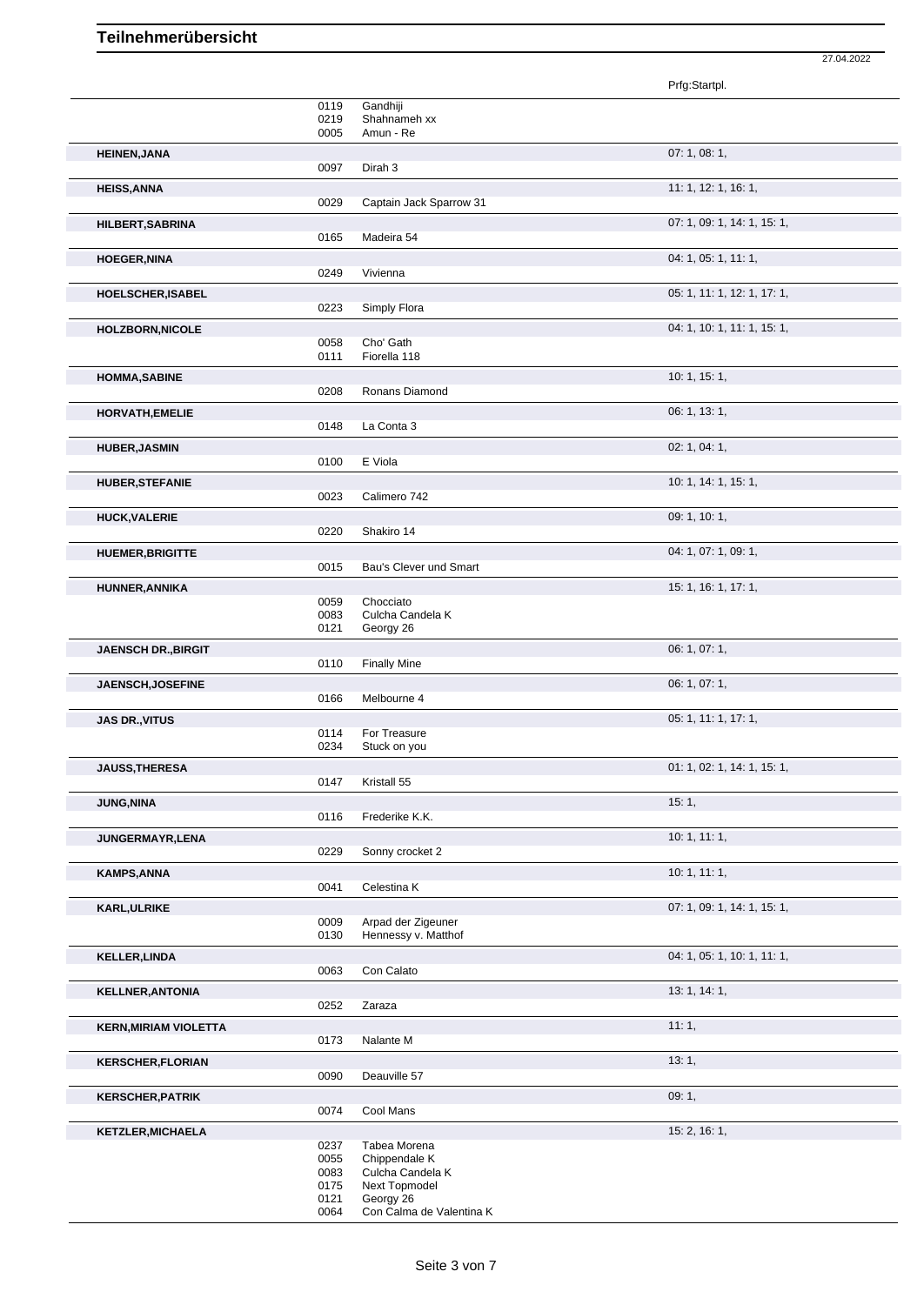|                                 |              |                         | 27.04.2022                                |
|---------------------------------|--------------|-------------------------|-------------------------------------------|
|                                 |              |                         | Prfg:Startpl.                             |
| KIENZER, ALINA                  |              |                         | 07: 1, 14: 1, 15: 1,                      |
|                                 | 0071         | Contessa 238            |                                           |
|                                 | 0007         | Annabella F             |                                           |
| <b>KIESLING, SARAH</b>          |              |                         | 04: 1, 07: 1, 09: 1, 14: 1, 15: 1,        |
|                                 | 0043         | Celli 9                 |                                           |
| <b>KLAUSEN, LEONIE SOPHIA</b>   |              |                         | 07: 1, 09: 1,                             |
|                                 | 0028         | Candela 49              |                                           |
| <b>KUEHNER, GRACE ISABELLE</b>  |              |                         | 04: 2, 06: 1, 07: 1, 08: 1, 09: 1, 10: 1, |
|                                 |              |                         | 13: 1, 14: 1, 15: 1,                      |
|                                 | 0227<br>0207 | Solea 11<br>Rocketman 5 |                                           |
|                                 |              |                         |                                           |
| <b>KUHN, REGINA</b>             | 0210         | Royal TC                | 07: 1, 14: 1, 15: 1,                      |
|                                 |              |                         |                                           |
| <b>LAEWE, DANIEL</b>            | 0020         | Caldun                  | 07:1,09:1,                                |
|                                 |              |                         |                                           |
| <b>LEHMANN DR., WOLFGANG M.</b> | 0260         | Samurai 525             | 10: 1, 11: 1,                             |
|                                 |              |                         |                                           |
| LEHNER, ANGELIKA                | 0200         | Quinlexus               | 07: 1, 09: 1, 14: 1,                      |
|                                 |              |                         |                                           |
| LEISMUELLER, ANTONIE            | 0106         | Ericsson 3              | 10: 1, 11: 1,                             |
|                                 |              |                         |                                           |
| LIERSCH, MARINA KAROLINA        | 0109         | Figo 65                 | 07:1,                                     |
|                                 |              |                         |                                           |
| LILL, HARALD                    | 0146         | Kommandant 10           | 01: 2, 02: 2, 03: 2,                      |
|                                 | 0233         | Steuben 6               |                                           |
|                                 | 0140         | Karelia 4               |                                           |
| <b>LINDINGER DR., LISA</b>      |              |                         | 12: 1, 17: 1,                             |
|                                 | 0163         | Ludwig 277              |                                           |
| LUENEBURG, ALISSA               |              |                         | 15:1,                                     |
|                                 | 0006         | Andonis 4               |                                           |
|                                 | 0197         | Quettago                |                                           |
|                                 | 0053<br>0199 | Chicorally<br>Quiditch  |                                           |
|                                 | 0002         | Alaba 8                 |                                           |
| <b>MAASS, MARLENE ELISE</b>     |              |                         | 01: 1, 04: 1, 07: 1, 09: 1, 14: 1, 15: 2, |
|                                 | 0098         | Djamila 66              |                                           |
| <b>MADLENER, ALICIA</b>         |              |                         | 01: 1, 02: 1,                             |
|                                 | 0068         | Con Passion             |                                           |
| <b>MAIER, SOPHIA-ANNA</b>       |              |                         | 09: 1, 10: 1, 14: 1, 15: 1,               |
|                                 | 0038         | Catrice 3               |                                           |
| <b>MAIRHOFER, SOPHIA</b>        |              |                         | 01: 1, 02: 1, 10: 1, 11: 1,               |
|                                 | 0062         | Classic's Cascari       |                                           |
|                                 | 0094         | Diabolo V               |                                           |
|                                 | 0024         | Calimna                 |                                           |
|                                 | 0182         | Penelope 391            |                                           |
| <b>MATTUSCH, JOSEFA</b>         | 0081         | <b>Crazy Princess</b>   | 06: 1, 13: 1,                             |
|                                 |              |                         |                                           |
| <b>MATTUSCH-MERK,INES</b>       | 0050         | Chianti 92              | 05: 1, 11: 2, 12: 2, 16: 1, 17: 2,        |
|                                 | 0154         | Latemar                 |                                           |
| <b>MAURER, PIA</b>              |              |                         | 14:1, 15:1,                               |
|                                 | 0226         | Sizzy                   |                                           |
| <b>MAYR, STEPHANIE</b>          |              |                         | 06: 1, 07: 1, 09: 1,                      |
|                                 | 0091         | Deribor                 |                                           |
| <b>MOELLER, LEANDRA</b>         |              |                         | 14:1,                                     |
|                                 | 0247         | Vihar 18                |                                           |
| <b>MOELLMANN,FLORENTINA</b>     |              |                         | 06: 1, 08: 1, 13: 1,                      |
|                                 | 0124         | Golden Princess 3       |                                           |
|                                 |              |                         | 09: 2, 14: 1, 15: 1,                      |
| <b>MONSCHEIN, VICTORIA</b>      | 0012         | Ascot 92                |                                           |
|                                 | 0145         | Klaas US                |                                           |
| <b>MOOSREINER, HELENA</b>       |              |                         | 04: 1, 06: 1, 07: 1, 08: 1, 09: 1, 13: 1, |
|                                 |              |                         | 14: 1, 15: 1,                             |
|                                 | 0206         | Rhapsodie 215           |                                           |
|                                 | 0128         | Gyda                    |                                           |
| MUEHLBAUER, FABIA               |              |                         | 07: 1, 09: 1, 10: 1,                      |
|                                 | 0025         | Calisto 35              |                                           |

<sup>0251</sup> Zambesi's Infinity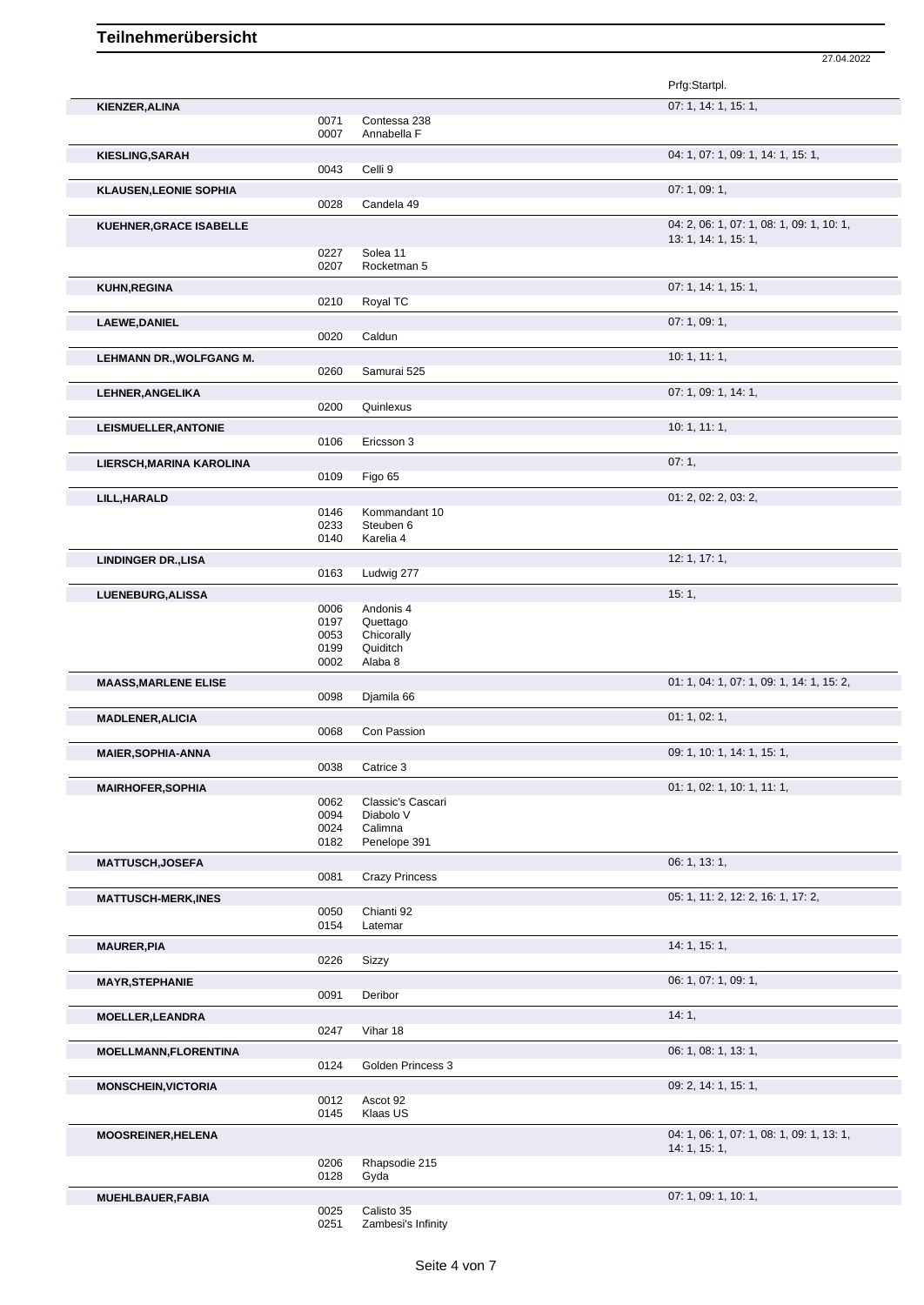|                             |              |                                                          | Prfg:Startpl.                      |
|-----------------------------|--------------|----------------------------------------------------------|------------------------------------|
| <b>MUELLER, ANTONIA</b>     |              |                                                          | 04: 1, 10: 1, 11: 1, 15: 1,        |
|                             | 0231         | Sportsfreund 13                                          |                                    |
| <b>MUELLER, JOHANNA</b>     |              |                                                          | 05: 1, 10: 1, 11: 1,               |
|                             | 0084         | Curti                                                    |                                    |
|                             | 0022         | Calicos Caden                                            |                                    |
| <b>MUELLER, KATHRIN</b>     |              |                                                          | 07:1, 14:1,                        |
|                             | 0018         | Cabachon 2                                               |                                    |
| <b>NEMETH, LUISE</b>        | 0016         | Bella Rouge 2                                            | 07:1,09:1,                         |
|                             |              |                                                          |                                    |
| NEUNER, ANDREA              | 0218         | Schokogirl                                               | 04: 1, 10: 1,                      |
|                             |              |                                                          | 05: 1, 11: 1, 16: 1,               |
| NICOLAUS, CAROLINE          | 0213         | Rubius Hagrid                                            |                                    |
| NIETZOLD, ANTONIA           |              |                                                          | 04: 1, 09: 1, 10: 1,               |
|                             | 0250         | Wisus 3                                                  |                                    |
| NITSCHKE, VERENA            |              |                                                          | 07: 1, 09: 1, 10: 1, 14: 1, 15: 1, |
|                             | 0224         | <b>Sir Markies</b>                                       |                                    |
| NOCKELMANN, LILLIANE        |              |                                                          | 08:1,                              |
|                             | 0126         | Grace Kelly 134                                          |                                    |
| <b>NOLL, MELINA</b>         |              |                                                          | 01: 1, 02: 1, 10: 1, 11: 1, 16: 1, |
|                             | 0203         | Rappa Lui                                                |                                    |
|                             | 0017<br>0245 | Belvedere 51<br>Trixxi                                   |                                    |
|                             | 0112         | Fippoorwill                                              |                                    |
| OELSCHLEGEL, LILLY MARLEN   |              |                                                          | 04: 1, 10: 1,                      |
|                             | 0246         | Venturo ST                                               |                                    |
| PANKRATZ, MICHAELA          |              |                                                          | 03: 1, 05: 1,                      |
|                             | 0137         | Isselhook's Outcross                                     |                                    |
| PIETSCH, ALEXANDRA          |              |                                                          | 05: 1, 11: 1, 16: 1,               |
|                             | 0240         | TH Mary                                                  |                                    |
| <b>PRANKE, PATRICIA</b>     |              |                                                          | 05: 1, 16: 1,                      |
|                             | 0051         | Chica 188                                                |                                    |
| PRANKE, PATRIK              | 0004         | Amar 10                                                  | 09: 1, 10: 1, 14: 1,               |
|                             |              |                                                          | 08:1,                              |
| RANK, FRANZISKA             | 0133         | High-Tech 5                                              |                                    |
| <b>RANK, VERONIKA</b>       |              |                                                          | 06: 1, 07: 1, 09: 1, 14: 1, 15: 1, |
|                             | 0065         | Con Carlo 2                                              |                                    |
| REITBERGER, SANDRA          |              |                                                          | 01: 1, 04: 1, 05: 1,               |
|                             | 0132         | Hermine 69                                               |                                    |
|                             | 0032<br>0143 | Carlchen 92<br>Kilcoltrim Seanie                         |                                    |
|                             | 0144         | Kilcoltrim Skyline                                       |                                    |
|                             | 0209         | Rossmount Clover de Muze<br>Gortglas Diamonds in the Sky |                                    |
|                             | 0125<br>0042 | Celias Choice                                            |                                    |
|                             | 0105         | Elly Alloon                                              |                                    |
| <b>RIEDER, KONSTANZE</b>    |              |                                                          | 04: 1, 10: 1, 15: 1,               |
|                             | 0067<br>0014 | Con el Corazon<br>Baloubet d' Austral                    |                                    |
|                             |              |                                                          |                                    |
| <b>RIEDMAYR, NICOLE</b>     | 0242         | To the Top                                               | 01:2,06:1,                         |
|                             | 0170         | Morgiana et Ina                                          |                                    |
|                             | 0117         | Gaara et Ina                                             |                                    |
| RINNER, DANIELA             |              |                                                          | 04: 1, 10: 1, 11: 1, 15: 1,        |
|                             | 0052         | Chico 947                                                |                                    |
| ROHMANN, MARIA              | 0026         | Call me Cornley                                          | 11: 1, 12: 1,                      |
|                             |              |                                                          | 16:1,                              |
| ROLL, JOHANNA               |              |                                                          |                                    |
|                             |              |                                                          |                                    |
|                             | 0198<br>0020 | Quidam's Fiona<br>Caldun                                 |                                    |
|                             |              |                                                          |                                    |
| <b>ROSEN, NATALIE</b>       | 0085         | D' Esprit                                                | 06:1,                              |
|                             |              |                                                          | 14: 1, 15: 1,                      |
| SCHERTEL, KATJA             | 0055         | Chippendale K                                            |                                    |
|                             | 0083         | Culcha Candela K                                         |                                    |
| <b>SCHEUERECKER, SUMILE</b> | 0254         | Lordanos Little Son                                      | 15: 2, 16: 1,                      |

27.04.2022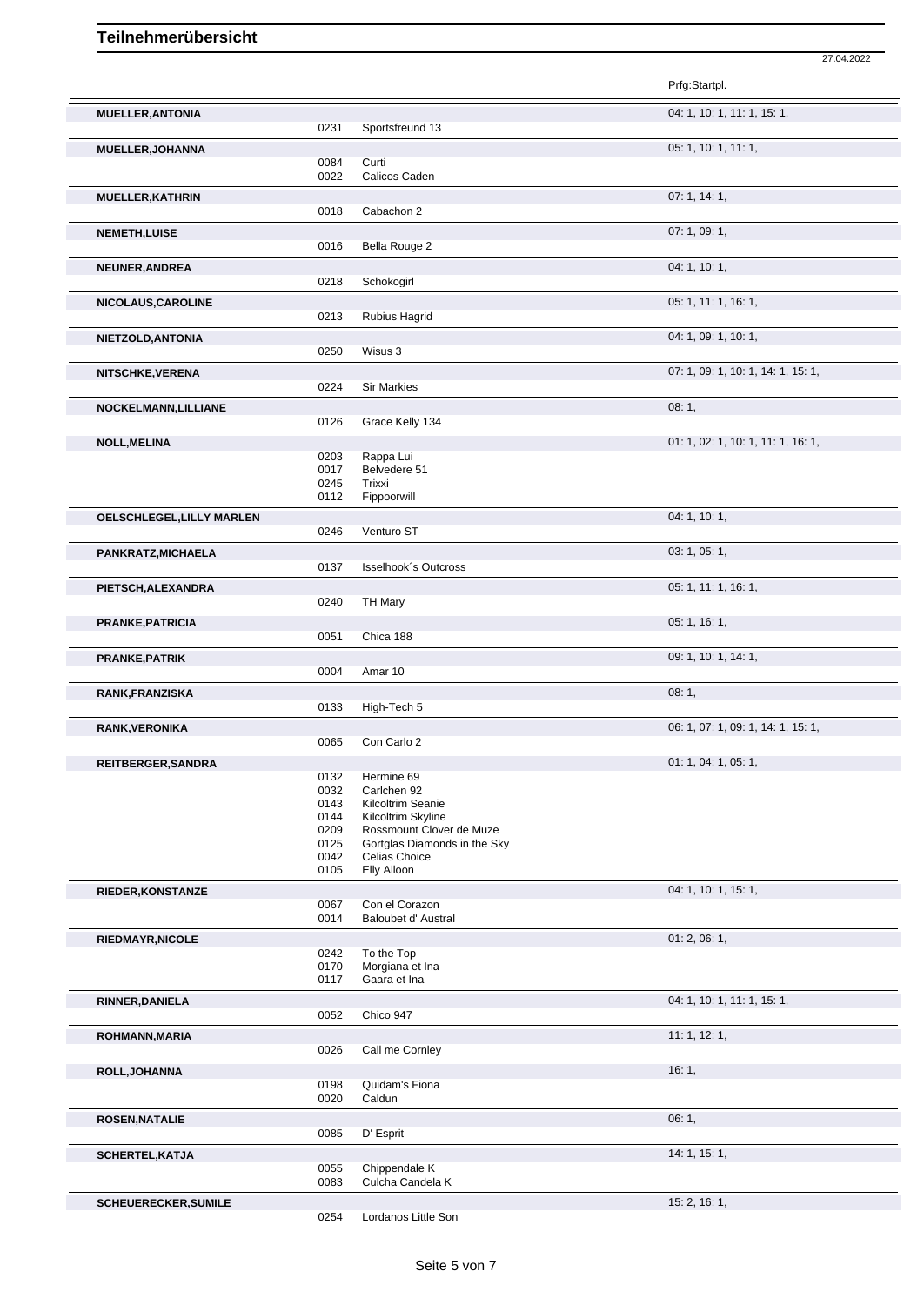Prfg:Startpl. 0255 Toussy von Worrenberg **SCHIESSL,ROBERT** 01: 2, 02: 2, 16: 1, 17: 1, 0095 Diego O 3 0202 Quitus du Buisson Z 0120 Genrit **SCHILLING,LENA** 15: 1, 16: 1, 16: 1, 16: 1, 16: 1, 16: 1, 16: 1, 16: 1, 16: 1, 16: 1, 16: 1, 16: 1, 16: 1, 16: 1, 16: 1, 16: 1, 16: 1, 16: 1, 16: 1, 16: 1, 16: 1, 16: 1, 16: 1, 16: 1, 16: 1, 16: 1, 16: 1, 16: 1, 16: 1, 16 0002 Alaba 8 **SCHINDLER, DIETER** 04: 1, 05: 1, 10: 1, 11: 1, 15: 1, 16: 1, 16: 1, 16: 1, 16: 1, 16: 1, 16: 1, 16: 1, 16: 1, 16: 1, 0158 Leviscon **SCHMIDT,CLAUDIA** 10: 1, 11: 1, 0019 Cal nou **SCHREYER, MARIA** 07: 1, 09: 1, 09: 1, 09: 1, 09: 1, 09: 1, 09: 1, 09: 1, 09: 1, 09: 1, 09: 1, 09: 1, 09: 1, 09: 1, 09: 1, 09: 1, 09: 1, 09: 1, 09: 1, 09: 1, 09: 1, 09: 1, 09: 1, 09: 1, 09: 1, 09: 1, 09: 1, 09: 1, 09: 1, 0 Con Chella 3 **SCHREZENMEIER,LAURA** 0036 Cassatto 07: 1, 09: 1, 14: 1, Cassatto **SCHUMANN,PATRICIA** 10: 1, 20035 Casallimo Casallimo **SCHWABENBAUER,FRANZISKA** 07: 1, 08: 1, 09: 1, 13: 1, 14: 1, 15: 1, 0003 Aleandra **SCHWINGHAMMER,VERENA** 01: 2, 02: 2, 05: 2, 16: 1, 17: 1, 0151 Landlord 54<br>0030 Cara Carete 0030 Cara Caretella<br>0172 My Kind of Par 0172 My Kind of Paradise<br>0174 Neria 4 0174 Neria 4<br>0122 Geraldil Geraldik Z **SETZWEIN,LENA** 01: 1, 02: 1, 0115 Fourfields Maximum Stake **SIRCH,JOHANNA** 16: 1, 0132 Hermine 69 0181 Peekje 0143 Kilcoltrim Seanie 0144 Kilcoltrim Skyline 0209 Rossmount Clover de Muze 0125 Gortglas Diamonds in the Sky 0105 Elly Alloon **SIRCH,ROBERT** 01: 1, 03: 2, 05: 2, 11: 2, 12: 2, 16: 1, 17: 2, 0132 Hermine 69<br>0181 Peekje 0181 Peekje<br>0032 Carlche 0032 Carlchen 92<br>0239 Teddy RS 0239 Teddy RS<br>0143 Kilcoltrim \$ 0143 Kilcoltrim Seanie<br>0144 Kilcoltrim Skyline 0144 Kilcoltrim Skyline<br>0209 Rossmount Clove 0209 Rossmount Clover de Muze<br>0186 Power Paula 5 Power Paula 5 0125 Gortglas Diamonds in the Sky<br>0105 Elly Alloon Elly Alloon **SIRCH,SOFIA** 04: 1, 05: 1, 15: 1, 16: 1, 05: 1, 16: 1, 06: 1, 16: 1, 16: 1, 05: 1, 16: 1, 16: 1, 05: 1, 16: 1, 16: 1, 05: 1, 16: 1, 05: 1, 16: 1, 05: 1, 16: 1, 05: 1, 16: 1, 05: 1, 16: 1, 05: 1, 16: 1, 05: 1, 05: 1, 16: 1 Hermine 69 0181 Peekje 0143 Kilcoltrim Seanie<br>0144 Kilcoltrim Skyline Kilcoltrim Skyline 0125 Gortglas Diamonds in the Sky 0105 Elly Alloon **SOMMER,CAROLIN** 14: 1, 0046 Channa 3 **SPIEL,FRANZISKA** 07: 1, 08: 1, 09: 1, 14: 1, 15: 1, 0069 Connosseur<br>0156 Leonhards Z 0156 Leonhards Zeena<br>0078 Cornarone Jackso Cornarone Jackson **STEIN,AXEL** 05: 1, 11: 1, 0039 Cavin Cool **STEINER,EVA** 04: 1, 05: 1, 10: 1, 11: 1, 0008 Any Lou **STOLINSKI,JULIANE** 08: 1, 13: 1, 14: 1, 0093 Dia Landro **STRASSBERGER,SOFIE** 06: 1, 08: 1, 0078 Cornarone Jackson **THURN UND TAXIS,ALESSANDRA V** 0258 Grand Amita GB 11: 2, 12: 2, 16: 1, 17: 2, 16: 1, 17: 2, 16: 1, 17: 2, 0258 Grand Amita GB<br>0259 Last Hope 11

27.04.2022

Last Hope 11